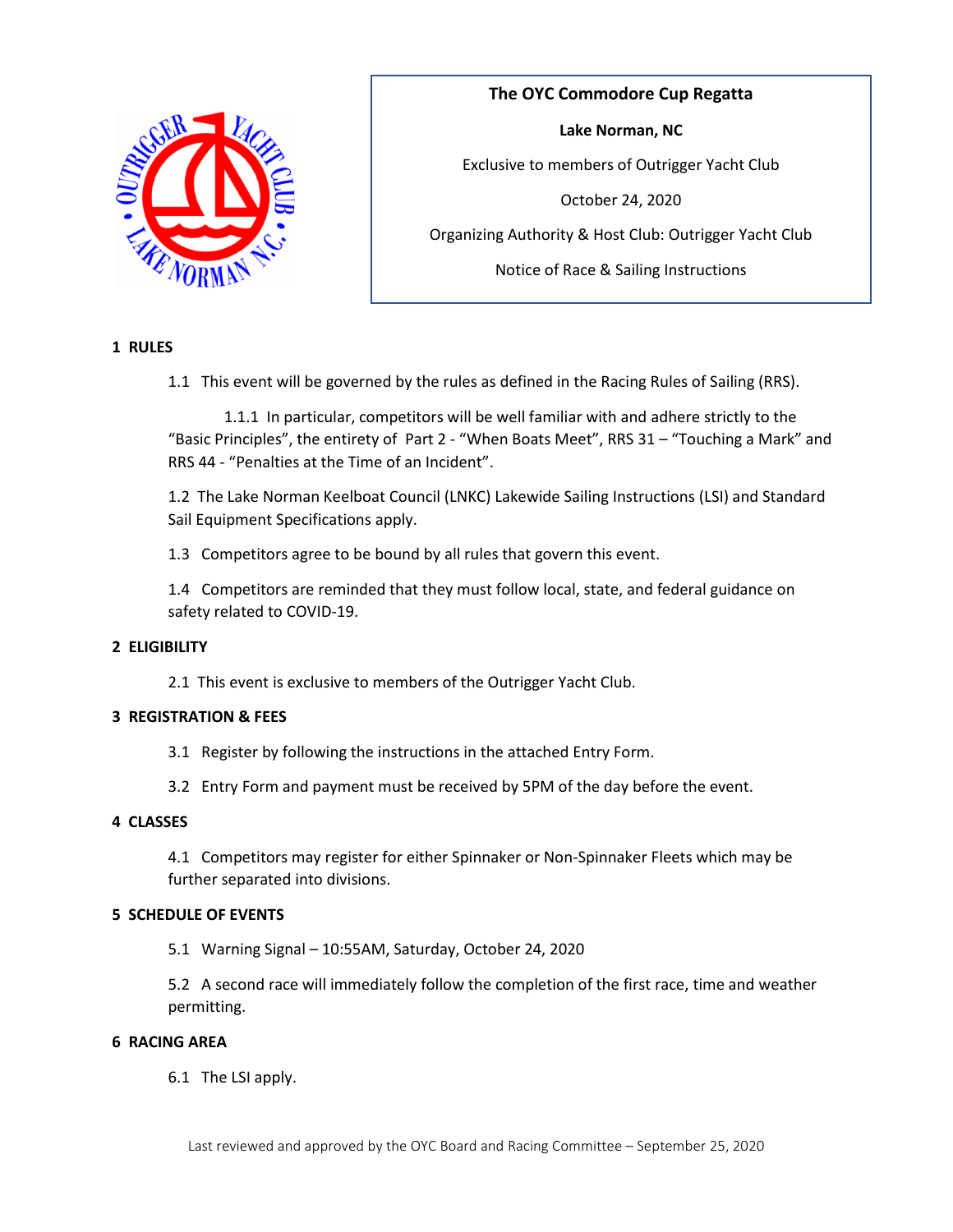## **7 COURSES**

7.1 The LSI apply.

## **8 THE START**

8.1 **There will be one start for both fleets**. The Class Flag will be the Numeral Flag 1. This changes LSI 10.1.

8.2 The Preparatory Signal will be Flag "P". Course signals and any flag that makes part of Rule 30 applicable will be displayed prior to and separate from the starting sequence signals. This changes RRS 26 and the Preparatory Signals in Race Signals.

#### **9 SCORING**

9.1 The PHRF Handicap System will be used and the Time on Time Low Point Scoring System applies.

9.2 One race will constitute a regatta. There will be no throw outs, which changes RRS A2.1.

## **10 PROTESTS AND REQUEST FOR REDRESS**

10.1 Competitors are encouraged to resolve all protests on the water according to the rules.

10.2 Protests will be lodged per LSI instructions.

10.3 Scores will be posted but labeled as "Tentative" until any protests are resolved.

#### **11 CANCELLATIONS**

11.1 Race Committee may determine beforehand to abandon racing or to postpone the Warning Signal. If so determined, competitors will be alerted by email and/or text by 7AM of the race day.

#### **12 PRIZES**

12.1 There will be 1 prize for every 2 boats in a division, with a maximum of 3 prizes per division.

## **13 DISCLAIMER OF LIABILITY**

13.1 Competitors participate in the event entirely at their own risk. See Rule 4 – Decision to Race. The Organizing Authority will not accept any liability for material damage or personal injury or death sustained in conjunction with or prior to, during, or after the event.

#### **14 CONTACTS**

14.1 There will be no skipper's meeting. Entrants with questions may contact Race Chairman Bob Nolen by email at rjnolen1123@gmail.com.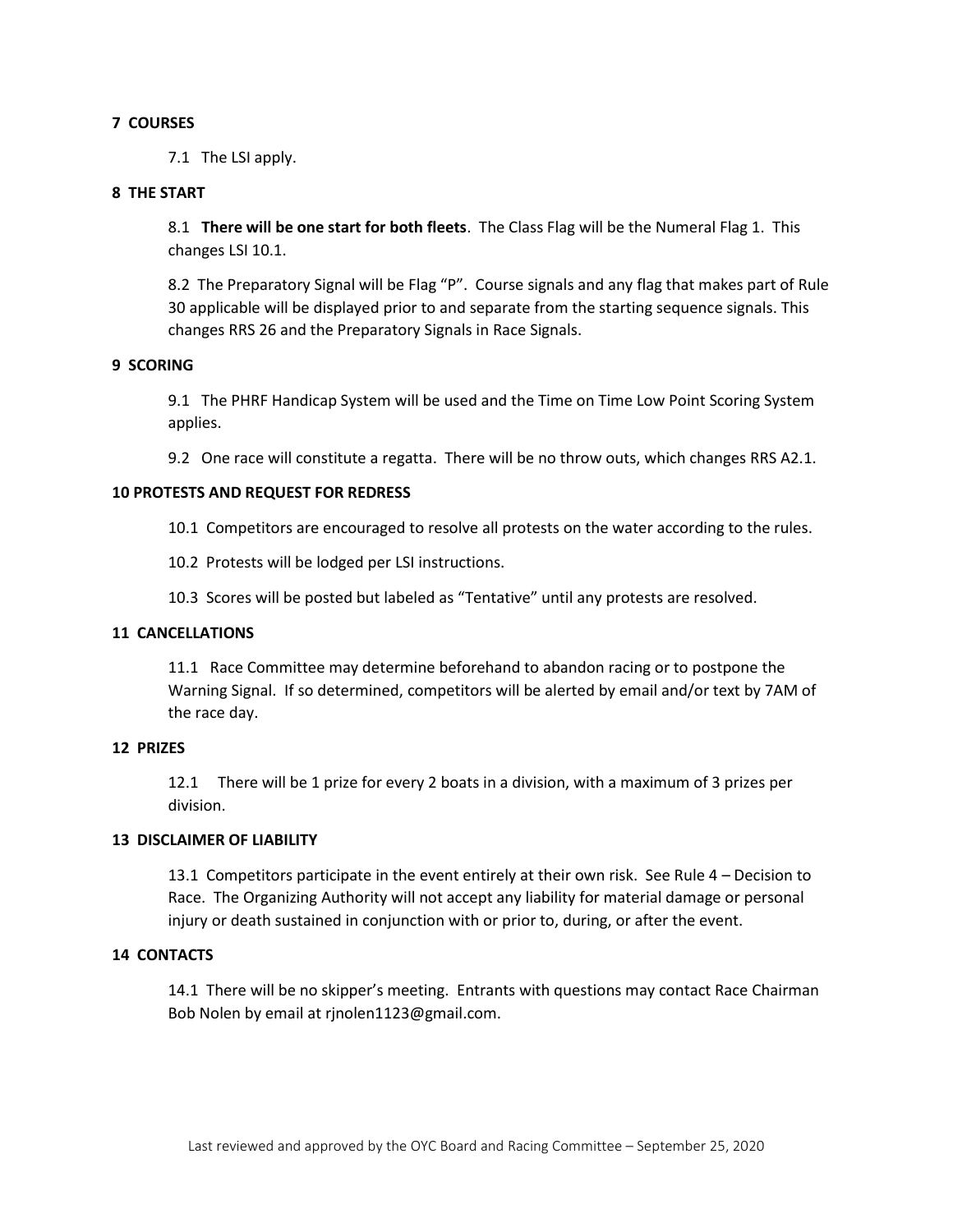# **2020 Commodore Cup Registration**

Email completed form to rinolen1123@gmail.com or mail completed form to: Bob Nolen 2909 Lake Shore Road S, Denver, NC 28037

| Name:                                                                                                                          |
|--------------------------------------------------------------------------------------------------------------------------------|
| Email:<br><u> 2008 - 2008 - 2008 - 2008 - 2008 - 2008 - 2008 - 2008 - 2008 - 2008 - 2008 - 2008 - 2008 - 2008 - 2008 - 200</u> |
| Cell $#$ :                                                                                                                     |
|                                                                                                                                |
|                                                                                                                                |
| Length Overall: ___________________________                                                                                    |
| Sail Number:<br><u> 1990 - Jan Barnett, politik e</u>                                                                          |
| LNKC PHRF Certificate Number: _________                                                                                        |
| LNKC PHRF Rating: _____________                                                                                                |
| Fleet declaration: $\Box$ Spinnaker $\Box$ Non-Spinnaker $\Box$ Single Hand                                                    |

THE OUTRIGGER YACHT CLUB ACTIVITY LIABILITY WAIVER

Activity Participation, Assumption of Risk, and Release from Liability

**Please read carefully.** Any person who wishes to participate in the above-referenced activity ("Activity") put on by the Outrigger Yacht Club ("Club") and/or the Racing Committee or a subcommittee of the Racing Committee ("Committee") must agree, or in the event that the participant is a minor their parent or legal guardian must agree, that they will fully abide by all rules and directions of the Club and Activity. The Club and/or Committee may adopt rules and regulations pertaining to any Activity and if so, participation in the Activity shall be done on the condition of full compliance with these rules. Any person failing to abide by any rules or directions provided by the Club and/or Committee or its agent may be required to leave. Repeated failures to abide by Activity rules and directions may further result in a permanent ban from further participation. The safety and security of all participants is paramount, and the Club and Committee will not tolerate dangerous, uncooperative behavior or actions that place the participant or others at risk.

Any person who wishes to participate in the Activity assumes all risks associated with and caused by participation in the Activity on behalf of themselves and any minor participant. Such risks include, but are not limited to, any risks that may arise from the negligence or carelessness by the Club or